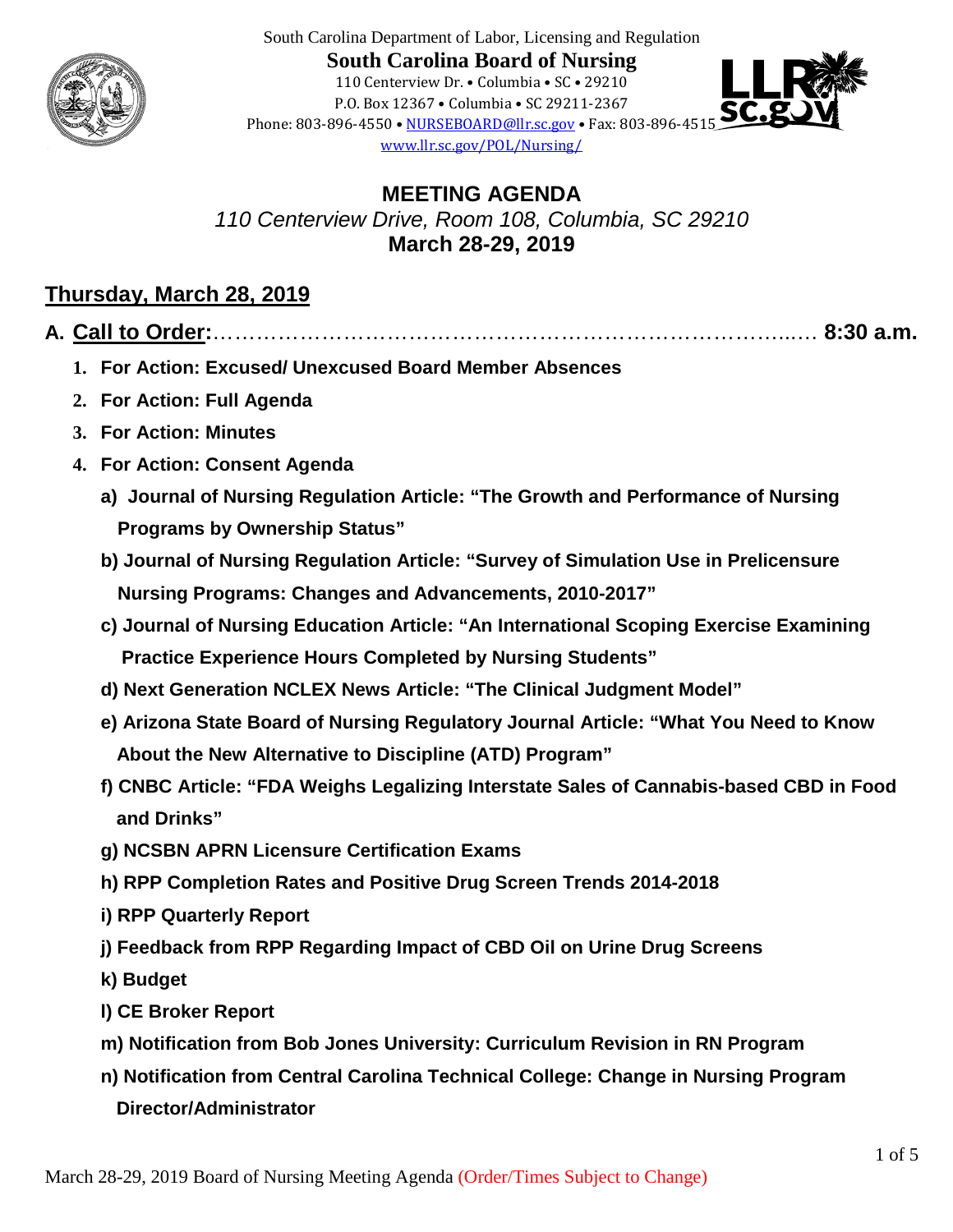- **o) Notification from ECPI ADN Program in Charlotte, NC: Notification of Intent to Utilize Clinical Sites in South Carolina**
- **p) Notification from ECPI North Charleston: Curriculum Revision in AND Program**
- **q) Notification from South University Columbia Campus: Change in Nursing Program Legal Status, Control, or Ownership**
- **r) Notification from Spartanburg Community College: Change in Nursing Program Director/Administrator**
- **s) Notification from the Technical College of the Lowcountry: Change in Nursing Program Director/Administrator**
- **t) ACONE Meeting Minutes: December 3, 2018**
- **u) APC Meeting Minutes: November 2, 2018**

#### **B. For Action: Appearances**

- **1. Office of Investigations and Enforcement (OIE)- PC Faglie (Closed Session)**
	- **a) Investigative Review Committee (IRC) Report**
	- **b) Statistical Report**
- **2. Updates from the Advanced Practice Committee- Dr. Stephanie Burgess, NP**
	- **a) Frequently Asked Questions**
	- **b) Advisory Opinions: AO #33, AO #43, AO #58, AO #63, AO #67**
	- **c) Position Statements: Recommended Age Parameters; Prescriptions for APRNs with RX Authority; Pharmacotherapeutics Education Required for RX Application; Use of Samples by APRNs with RX Authority**
- **3. Education:** 
	- **a) The Technical College of the Lowcountry PN Program: Response to 2018 NCLEX Deficiency**
	- **b) The Technical College of the Lowcountry ADN Program: Response to 2018 NCLEX Deficiency**
	- **c) Horry Georgetown Technical College ADN Program: Response to 2018 NCLEX Deficiency**
- **4. Prisma Health Nursing Student Proposal-**

 **Carolyn Swinton, Senior Vice-President and Chief Nursing Officer**

 **5. Executive Session to Provide Legal Advice on Disciplinary Process**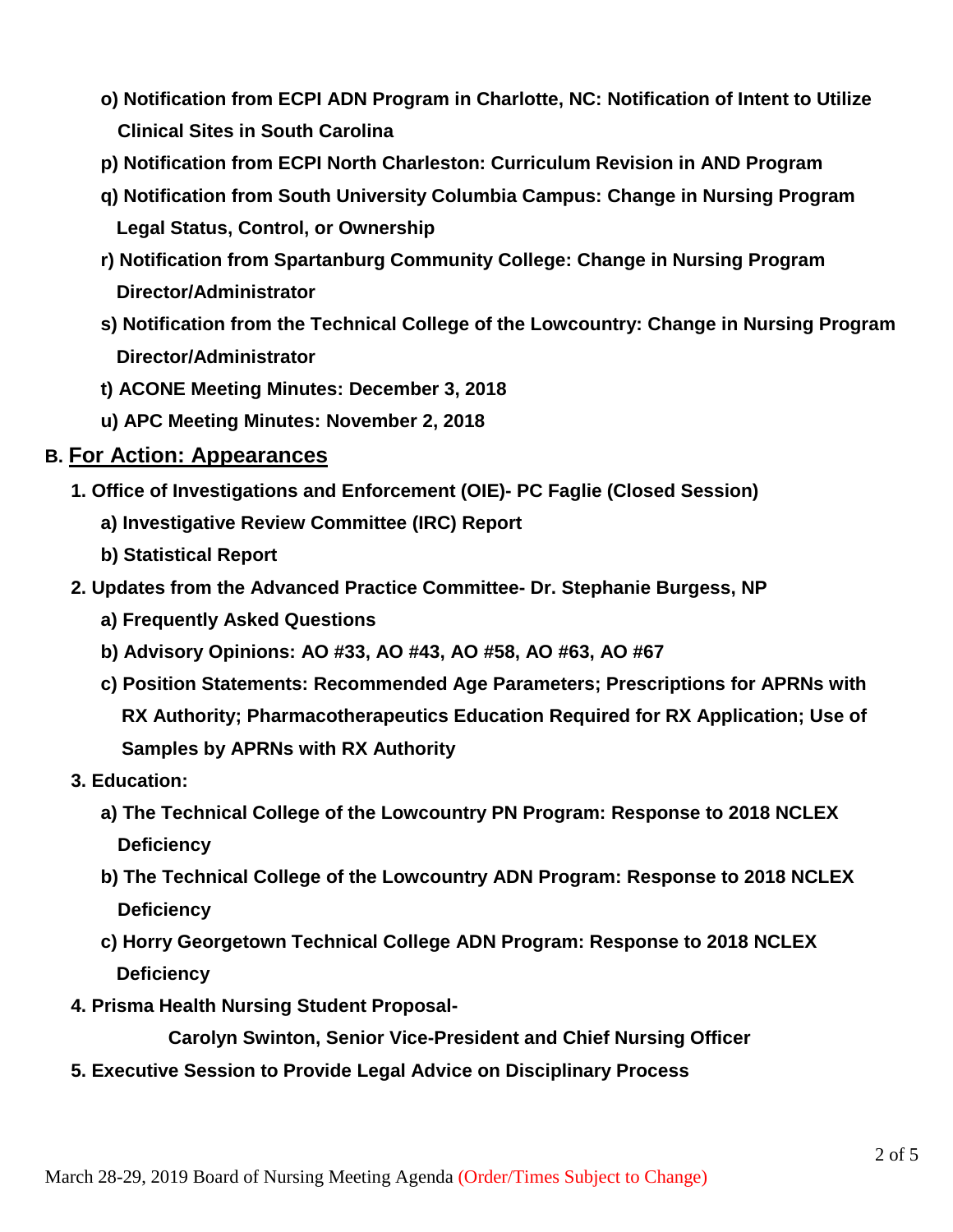### **6. Hearings/Discipline (Confidential/Closed Session): Office of Disciplinary Counsel**

| $\bullet$ | 2017-407           | $\bullet$ | 2017-326           | $\bullet$ | 2016-730 | $\bullet$ | 2018-290           | $\bullet$ | 2018-313           |
|-----------|--------------------|-----------|--------------------|-----------|----------|-----------|--------------------|-----------|--------------------|
| $\bullet$ | 2017-412           | $\bullet$ | 2015-572           | $\bullet$ | 2017-285 | $\bullet$ | 2018-146           |           | $\bullet$ 2013-241 |
|           | $\bullet$ 2018-153 |           | $\bullet$ 2015-389 | $\bullet$ | 2017-606 |           | $\bullet$ 2014-484 | $\bullet$ | 2018-258           |
|           | $\bullet$ 2016-407 |           | $\bullet$ 2017-267 | $\bullet$ | 2018-142 |           | $\bullet$ 2017-687 |           | $\bullet$ 2018-443 |
|           | $\bullet$ 2018-168 |           | $\bullet$ 2015-344 | $\bullet$ | 2016-451 | $\bullet$ | 2017-462           |           | $\bullet$ 2018-206 |
| $\bullet$ | 2017-407           |           | $\bullet$ 2017-193 | $\bullet$ | 2018-244 | $\bullet$ | 2018-116           |           | $\bullet$ 2017-574 |
| $\bullet$ | 2016-490           | $\bullet$ | 2017-375           | $\bullet$ | 2015-671 | $\bullet$ | 2015-209           | $\bullet$ | 2017-511 &         |
|           |                    |           |                    |           |          |           |                    |           | 2017-509           |
| $\bullet$ | 2017-498 &         | $\bullet$ | 2016-118           | $\bullet$ | 2018-268 |           |                    |           |                    |
|           | 2017-428           |           |                    |           |          |           |                    |           |                    |

# **E. Adjournment for the Evening**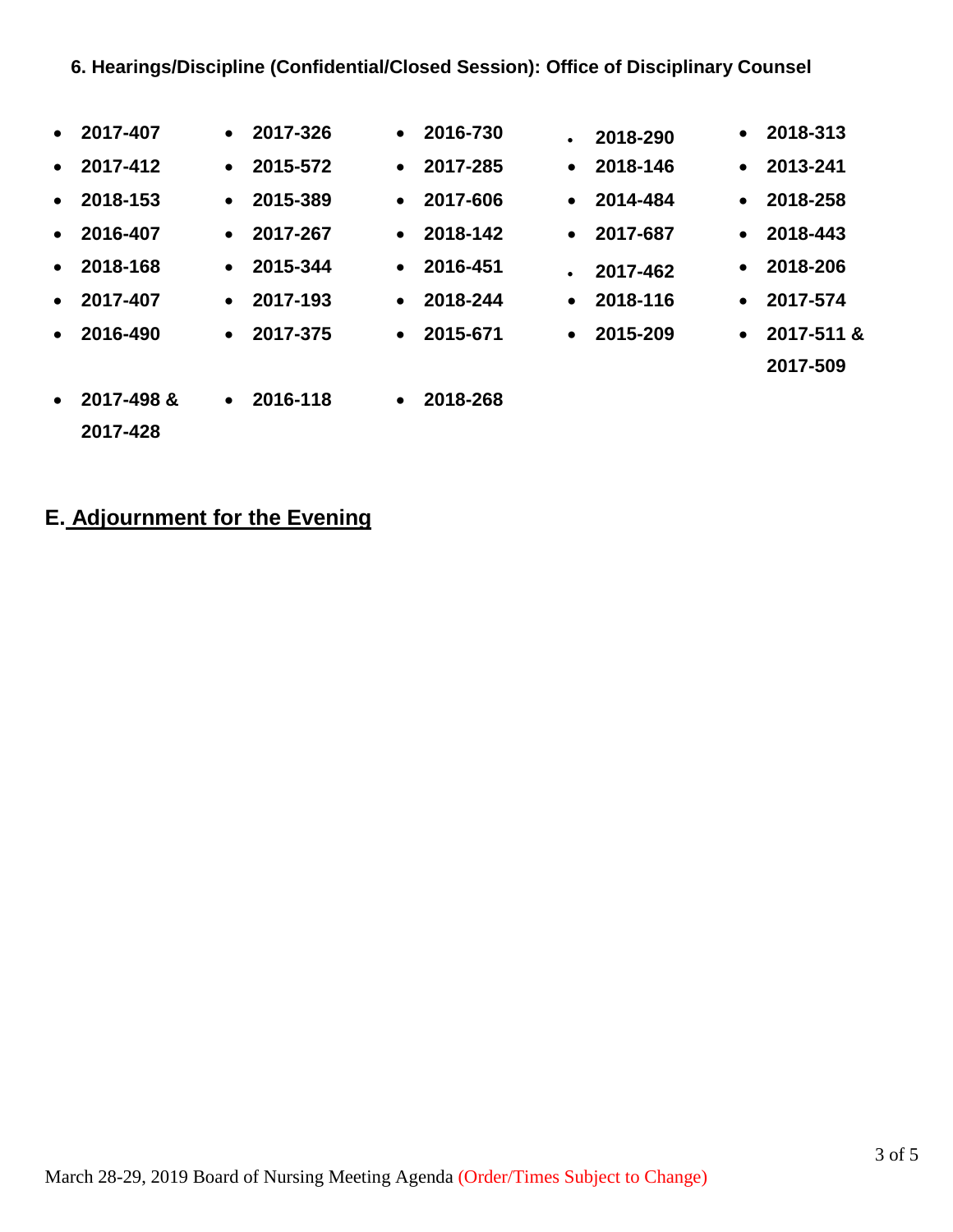# **FRIDAY, MARCH 29, 2019**

| <b>G. For Action: Appearances</b>                                                          |                                                                   |                                                                                                                                                        |                                    |  |  |  |  |  |  |
|--------------------------------------------------------------------------------------------|-------------------------------------------------------------------|--------------------------------------------------------------------------------------------------------------------------------------------------------|------------------------------------|--|--|--|--|--|--|
|                                                                                            |                                                                   | 1. Prisma Health- Follow-Up to Request Regarding Nitrous Oxide Utility in Labor and Birth-<br>Ashley Locklear, MSN, RNC-OB, C-EFM- Clinical Specialist |                                    |  |  |  |  |  |  |
| 2. Hearings/Discipline (Confidential/Closed Session): Office of Disciplinary Counsel       |                                                                   |                                                                                                                                                        |                                    |  |  |  |  |  |  |
| 2017-393<br>$\bullet$                                                                      | $\bullet$ 2018-265                                                | $\bullet$ 2017-653                                                                                                                                     | $-2018-172$                        |  |  |  |  |  |  |
|                                                                                            |                                                                   | 3. Application Appearances (Confidential/ Closed Session)- Board of Nursing Compliance Staff                                                           |                                    |  |  |  |  |  |  |
| • Applicant One                                                                            | • Applicant Two                                                   |                                                                                                                                                        | • Applicant Three • Applicant Four |  |  |  |  |  |  |
| 4. Request from the Recovering Professionals Program (Closed Session)-                     |                                                                   |                                                                                                                                                        |                                    |  |  |  |  |  |  |
| Tia Cooper, MA LAC CACII NCACI- Program Director                                           |                                                                   |                                                                                                                                                        |                                    |  |  |  |  |  |  |
| 5. Administrator Review Report (Closed Session) - Ashley Thompson, Assistant               |                                                                   |                                                                                                                                                        |                                    |  |  |  |  |  |  |
| <b>Disciplinary Counsel</b>                                                                |                                                                   |                                                                                                                                                        |                                    |  |  |  |  |  |  |
| 6. Waived Final Order Hearing Report (Closed Session)-                                     |                                                                   |                                                                                                                                                        |                                    |  |  |  |  |  |  |
|                                                                                            | <b>Prentiss Shealey, Assistant Disciplinary Counsel</b>           |                                                                                                                                                        |                                    |  |  |  |  |  |  |
| $• 2017 - 18$                                                                              |                                                                   | •2017-237 & 2017-239                                                                                                                                   | $•2017-108$                        |  |  |  |  |  |  |
| H. Reports/Discussion Topics: (May also be taken up before, between and after appearances) |                                                                   |                                                                                                                                                        |                                    |  |  |  |  |  |  |
| 1. Education Report                                                                        |                                                                   |                                                                                                                                                        |                                    |  |  |  |  |  |  |
| a) For Approval: LPN Equivalency by Endorsement                                            |                                                                   |                                                                                                                                                        |                                    |  |  |  |  |  |  |
| b) For Approval: Update to LPN Equivalency Form                                            |                                                                   |                                                                                                                                                        |                                    |  |  |  |  |  |  |
| c) For Approval: International Test of English Proficiency (iTEP) Request                  |                                                                   |                                                                                                                                                        |                                    |  |  |  |  |  |  |
|                                                                                            | d) For Information: Request for Consideration for Board Vacancies |                                                                                                                                                        |                                    |  |  |  |  |  |  |
| 1. Practice Report                                                                         |                                                                   |                                                                                                                                                        |                                    |  |  |  |  |  |  |
| a) For Information; Follow-Up to EBAS Conference                                           |                                                                   |                                                                                                                                                        |                                    |  |  |  |  |  |  |
|                                                                                            | b) For Information: Compliance Staff Workflow                     |                                                                                                                                                        |                                    |  |  |  |  |  |  |
|                                                                                            |                                                                   | c) For Discussion: Dispensing of Medications by the APRN                                                                                               |                                    |  |  |  |  |  |  |
| d) For Approval: AO #52                                                                    |                                                                   |                                                                                                                                                        |                                    |  |  |  |  |  |  |
| 2. Administrator's Report                                                                  |                                                                   |                                                                                                                                                        |                                    |  |  |  |  |  |  |
| a) For Information: Statement of Economic Self Interest                                    |                                                                   |                                                                                                                                                        |                                    |  |  |  |  |  |  |
|                                                                                            | b) For Information: NLC Update                                    |                                                                                                                                                        |                                    |  |  |  |  |  |  |
|                                                                                            | c) For Information: Just Culture Update                           |                                                                                                                                                        |                                    |  |  |  |  |  |  |
|                                                                                            |                                                                   | d) For Discussion: Low Dose Ketamine for Pain Management                                                                                               |                                    |  |  |  |  |  |  |